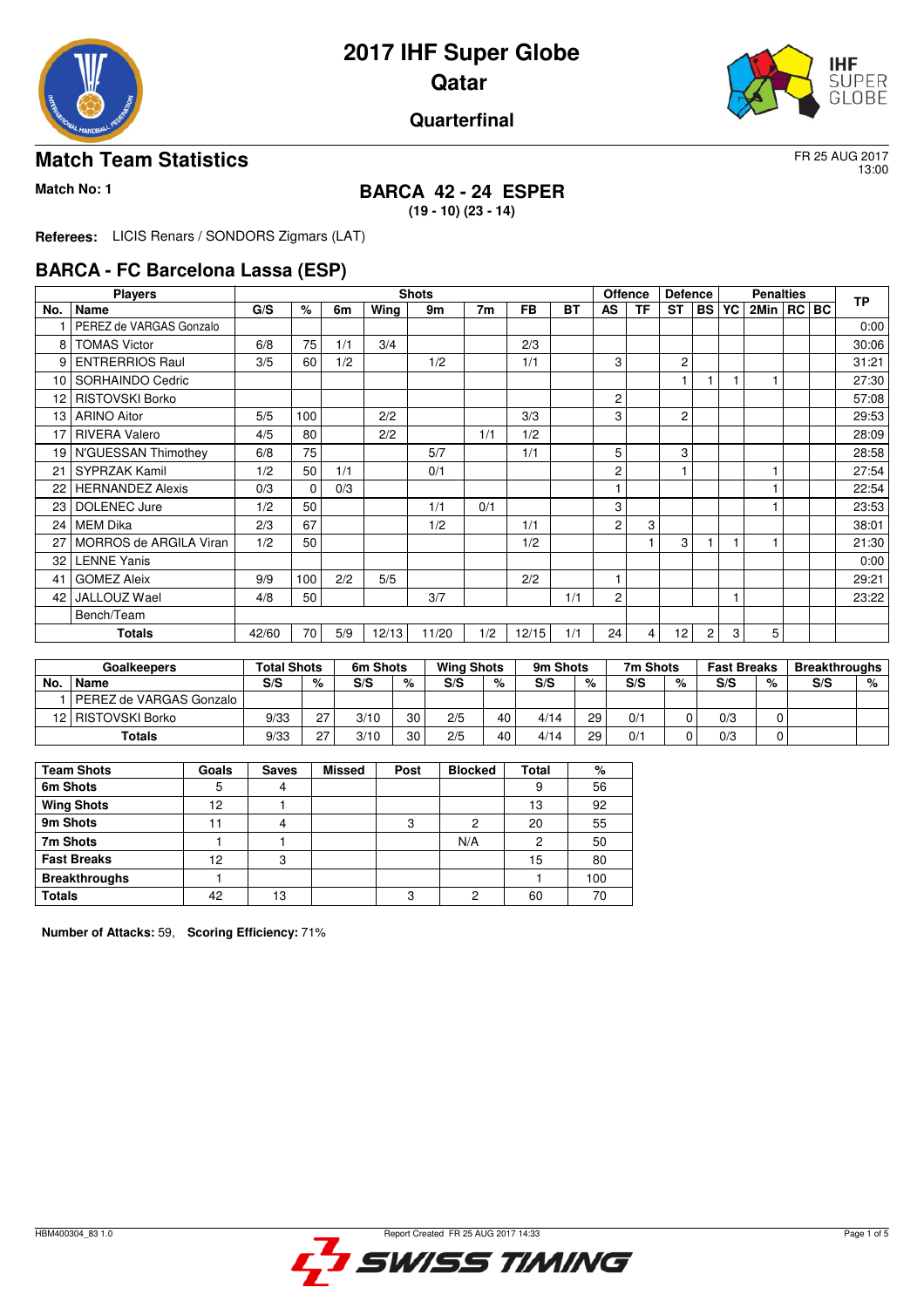# **2017 IHF Super Globe**

**Qatar** 

#### **Quarterfinal**

# **Match Team Statistics** FR 25 AUG 2017

#### **Match No: 1 BARCA 42 - 24 ESPER (19 - 10) (23 - 14)**

**Referees:** LICIS Renars / SONDORS Zigmars (LAT)

### **ESP - FC Barcelona Lassa (ESP)**

### **Shots Distribution**

| <b>Players</b>      |                    |     |       |     |                | onolo pioli idalioni |                               |                    |                                   |             |     |
|---------------------|--------------------|-----|-------|-----|----------------|----------------------|-------------------------------|--------------------|-----------------------------------|-------------|-----|
| Goals / Shots       |                    |     |       |     |                |                      |                               |                    |                                   |             |     |
| 1 PEREZ de VARGAS G | 8 TOMAS V          |     |       |     | 9 ENTRERRIOS R |                      | 10 SORHAINDO C 12 RISTOVSKI B | 13 ARINO A         |                                   | 17 RIVERA V |     |
|                     | 1/1                |     |       | 1/1 | 2/3            |                      |                               | 1/1                |                                   | 1/1         |     |
|                     |                    | 0/1 | $0/1$ |     |                |                      |                               | $\blacksquare$ 4/4 |                                   |             | 0/1 |
|                     | $\blacksquare$ 3/3 | 2/2 |       |     |                |                      |                               |                    | $\blacksquare$ $\blacksquare$ 2/2 | 1/1         |     |
|                     |                    |     |       |     | 1-Post         |                      |                               |                    |                                   |             |     |

| 19 N'GUESSAN T     |                     | 21 SYPRZAK K | 22 HERNANDEZ A | 23 DOLENEC J                      | 24 MEM D                          |           | 27 MORROS de ARGILA V | 32 LENNE Y |
|--------------------|---------------------|--------------|----------------|-----------------------------------|-----------------------------------|-----------|-----------------------|------------|
|                    | 1/1<br>$\mathbf{1}$ |              |                |                                   |                                   |           |                       |            |
| $\blacksquare$ 1/2 |                     | ■ ■ 1/1      |                | $0/2$ $\parallel$ $\parallel$ 0/1 | $\blacksquare$ $\blacksquare$ 2/2 |           | $0/1$                 |            |
| $\blacksquare$ 2/2 | 1/1                 | - 11         | $0/1 = 1$      |                                   | 1/1<br>л.                         |           | 1/1                   |            |
| 1-Post             |                     | 1-Blocked    |                |                                   |                                   | 1-Blocked |                       |            |

| 41 GOMEZ A |     |     | 42 JALLOUZ W |        |     |  |  |  |  |  |
|------------|-----|-----|--------------|--------|-----|--|--|--|--|--|
| 2/2        | 2/2 |     |              |        |     |  |  |  |  |  |
|            |     | 1/1 | 1/2          | 0/1    | 2/2 |  |  |  |  |  |
|            | 2/2 | 2/2 |              | 0/1    |     |  |  |  |  |  |
|            |     |     |              | 1-Post |     |  |  |  |  |  |



Saves / Shots

13:00

| 0/4 | 2/7 | 0/3 |
|-----|-----|-----|
| 1/2 | 1/1 | 2/5 |
| 2/3 | 1/4 | 0/4 |

| 1 PEREZ de VARGAS G |  |
|---------------------|--|
|                     |  |
|                     |  |
|                     |  |
|                     |  |

| 12 RISTOVSKI B |     |     |
|----------------|-----|-----|
| 0/4            | 2/7 | 0/3 |
| 1/2            | 1/1 | 2/5 |
| 2/3            | 1/4 | 0/4 |

Ì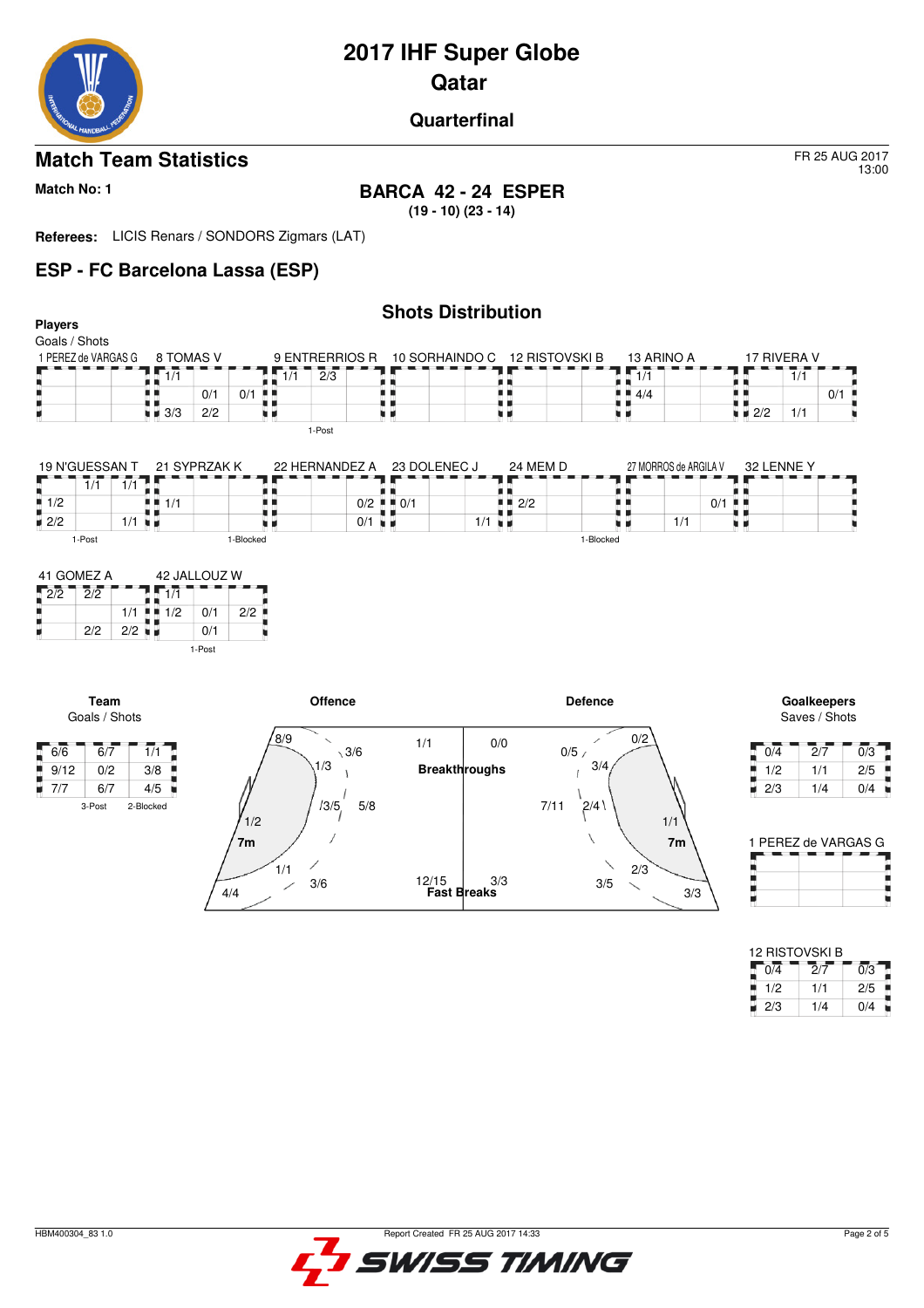

# **2017 IHF Super Globe Qatar**

#### **Quarterfinal**

### **Match Team Statistics** FR 25 AUG 2017

# **Match No: 1 BARCA 42 - 24 ESPER**

**(19 - 10) (23 - 14)**

**Referees:** LICIS Renars / SONDORS Zigmars (LAT)

#### **ESPER - Esperance Sportive de Tunis (TUN)**

|      | <b>Players</b>              |       |      |      |      | <b>Shots</b> |     |           |           | <b>Offence</b> |                | <b>Defence</b> |                | <b>Penalties</b> |  | <b>TP</b> |
|------|-----------------------------|-------|------|------|------|--------------|-----|-----------|-----------|----------------|----------------|----------------|----------------|------------------|--|-----------|
| No.  | <b>Name</b>                 | G/S   | $\%$ | 6m   | Wing | 9m           | 7m  | <b>FB</b> | <b>BT</b> | <b>AS</b>      | TF             | <b>ST</b>      | <b>BS YC</b>   | 2Min   RC   BC   |  |           |
|      | <b>BEDOUI Ahmedamine</b>    |       |      |      |      |              |     |           |           |                |                |                |                |                  |  | 30:33     |
| 5    | <b>ELMEJED Ademsaid</b>     |       |      |      |      |              |     |           |           |                |                |                |                |                  |  | 5:40      |
| 6    | <b>HACHICHA Mohamedlyes</b> | 1/1   | 100  | 1/1  |      |              |     |           |           |                |                |                |                |                  |  | 4:12      |
| 13   | <b>BHAR Mohamedali</b>      | 5/6   | 83   | 0/1  | 3/3  |              | 1/1 | 1/1       |           |                |                |                |                |                  |  | 54:20     |
| 14   | AISSA Hamdi                 | 1/1   | 100  |      |      | 1/1          |     |           |           |                | 2              |                | $\overline{c}$ |                  |  | 26:37     |
| 15   | <b>ABDELLI Bilel</b>        | 2/4   | 50   | 1/1  |      | 1/3          |     |           |           | 2              | 3              |                |                |                  |  | 40:24     |
| 16   | <b>ELABED Achraf</b>        |       |      |      |      |              |     |           |           | 2              |                |                |                |                  |  | 29:13     |
| 21   | <b>BOUGHANMI Oussama</b>    | 2/5   | 40   |      | 0/2  | 0/1          |     | 2/2       |           |                |                |                |                |                  |  | 29:19     |
| 24   | YOUSEFINEZHAD Amin          | 3/5   | 60   | 2/2  |      | 1/3          |     |           |           | $\overline{c}$ | 2              |                |                |                  |  | 27:15     |
| 25   | <b>BENSALAH Abdelhak</b>    | 1/1   | 100  |      |      | 1/1          |     |           |           |                | 6              |                |                |                  |  | 28:02     |
| 43   | <b>BOUKADIDA Chafik</b>     |       |      |      |      |              |     |           |           |                |                |                |                |                  |  | 30:41     |
| 66 I | BENFADHEL Mustapha          | 0/1   | 0    | 0/1  |      |              |     |           |           |                |                |                |                |                  |  | 23:49     |
| 77   | <b>AMRI Nidhal</b>          | 5/10  | 50   | 3/5  |      | 2/5          |     |           |           | $\overline{c}$ | $\overline{2}$ |                |                |                  |  | 51:34     |
| 81   | <b>BERRICH Hamza</b>        |       |      |      |      |              |     |           |           |                |                |                |                |                  |  | 0:14      |
| 92   | JAZIRI Oussama              | 4/7   | 57   |      |      | 4/7          |     |           |           |                | 2              |                |                |                  |  | 38:07     |
|      | Bench/Team                  |       |      |      |      |              |     |           |           |                |                |                |                |                  |  |           |
|      | Totals                      | 24/41 | 59   | 7/11 | 3/5  | 10/21        | 1/1 | 3/3       |           | 10             | 20             |                | $\overline{2}$ | $\overline{2}$   |  |           |

|     | <b>Goalkeepers</b> | <b>Total Shots</b> |    | 6m Shots |    | <b>Wing Shots</b> |                         | 9m Shots |        | 7m Shots |    | <b>Fast Breaks</b> |          | <b>Breakthroughs</b> |   |
|-----|--------------------|--------------------|----|----------|----|-------------------|-------------------------|----------|--------|----------|----|--------------------|----------|----------------------|---|
| No. | Name               | S/S                | %  | S/S      | %  | S/S               | %                       | S/S      | %      | S/S      | %  | S/S                | %        | S/S                  | % |
|     | BEDOUI Ahmedamine  | 6/29               | 21 | 1/5      | 20 | 0/6               |                         | 4/11     | 36     |          |    | 1/7                | <b>4</b> |                      |   |
|     | 16 ELABED Achraf   | 7/26               | 27 | 3/4      | 75 | $\sqrt{7}$        | $\overline{\mathbf{4}}$ | 0/4      |        | 1/2      | 50 | 2/8                | 25       | 0/1                  |   |
| 81  | l BERRICH Hamza    |                    |    |          |    |                   |                         |          |        |          |    |                    |          |                      |   |
|     | Totals             | 13/55              | 24 | 4/9      | 44 | 1/13              | Ω                       | 4/15     | $\sim$ | 1/2      | 50 | 3/15               | 20       | 0/1                  |   |

| <b>Team Shots</b>    | Goals | <b>Saves</b> | <b>Missed</b> | Post | <b>Blocked</b> | Total          | %   |
|----------------------|-------|--------------|---------------|------|----------------|----------------|-----|
| 6m Shots             |       | 3            |               |      |                | 11             | 64  |
| <b>Wing Shots</b>    | 3     | 2            |               |      |                | 5              | 60  |
| 9m Shots             | 10    |              | 5             |      | 2              | 21             | 48  |
| 7m Shots             |       |              |               |      | N/A            |                | 100 |
| <b>Fast Breaks</b>   | 3     |              |               |      |                | 3              | 100 |
| <b>Breakthroughs</b> |       |              |               |      |                |                |     |
| <b>Totals</b>        | 24    | 9            | 6             |      | 2              | 4 <sup>1</sup> | 59  |

**Number of Attacks:** 59, **Scoring Efficiency:** 41%



13:00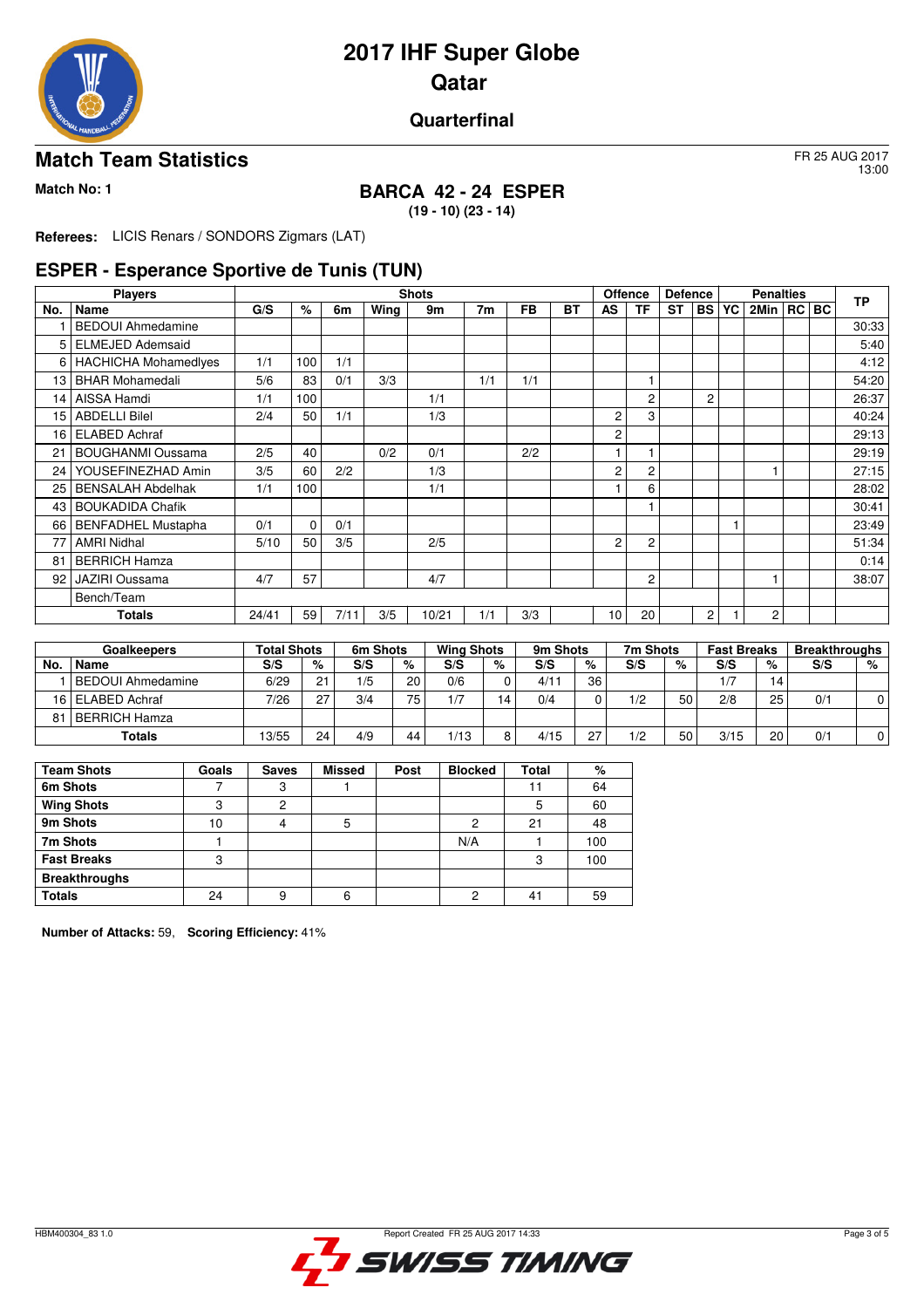

# **2017 IHF Super Globe Qatar**

#### **Quarterfinal**

### **Match Team Statistics** FR 25 AUG 2017

# **Match No: 1 BARCA 42 - 24 ESPER**

**(19 - 10) (23 - 14)**

**Referees:** LICIS Renars / SONDORS Zigmars (LAT)

# **TUN - Esperance Sportive de Tunis (TUN)**

| <b>Players</b>           |                             |                    |                             |                  |                                          | <b>Shots Distribution</b> |                      |                |                                   |                             |                      |                   |                             |                  |
|--------------------------|-----------------------------|--------------------|-----------------------------|------------------|------------------------------------------|---------------------------|----------------------|----------------|-----------------------------------|-----------------------------|----------------------|-------------------|-----------------------------|------------------|
| Goals / Shots            |                             |                    |                             |                  |                                          |                           |                      |                |                                   |                             |                      |                   |                             |                  |
| 1 BEDOUI A               |                             |                    | 5 ELMEJED A                 | 6 HACHICHA M     |                                          | 13 BHAR M                 |                      | 14 AISSA H     |                                   | 15 ABDELLI B                |                      | 16 ELABED A       |                             |                  |
|                          |                             |                    |                             |                  | $\overline{1}/\overline{1}$              | $\frac{1}{2/3}$           |                      |                |                                   |                             | 1/1                  |                   |                             |                  |
| ٠                        |                             | . .                |                             | . .              |                                          | $-1/1$                    | $1/1$ $\blacksquare$ |                | 1/1<br>. .                        |                             |                      |                   |                             |                  |
| н                        |                             | . .<br>u p         |                             | u p              |                                          | . .<br>9 H                | $1/1$ $\blacksquare$ |                | $\blacksquare$ $\blacksquare$ 0/1 |                             | $1/1$ $\blacksquare$ |                   |                             |                  |
|                          |                             |                    |                             |                  |                                          |                           |                      |                | 1-Missed                          |                             |                      |                   |                             |                  |
|                          | 21 BOUGHANMI O              |                    | 24 YOUSEFINEZHAD A          | 25 BENSALAH A    |                                          | 43 BOUKADIDA C            |                      | 66 BENFADHEL M |                                   | 77 AMRIN                    |                      | 81 BERRICH H      |                             |                  |
|                          | $\overline{1}/\overline{1}$ |                    | $\overline{1}/\overline{1}$ | $\overline{1/1}$ |                                          | . .                       |                      |                | 2/2                               | $\overline{0}/\overline{1}$ | 2/2                  |                   |                             |                  |
| n                        | 0/1                         | . .                |                             | ٠                |                                          | . .                       |                      |                | . .                               |                             | $1/2$ $\frac{1}{2}$  |                   |                             |                  |
| ü.<br>$\blacksquare$ 1/2 |                             | uв                 | 2/2                         | . .              |                                          | י ב<br>. .                | . .                  |                | ۰.                                | 0/1                         |                      | . .               |                             |                  |
|                          |                             | 1-Blocked 1-Missed | 1-Blocked                   |                  |                                          |                           |                      | 1-Missed       | 2-Missed                          |                             |                      |                   |                             |                  |
|                          | <b>Team</b>                 |                    |                             |                  | <b>Offence</b>                           |                           |                      |                | <b>Defence</b>                    |                             |                      |                   | Goalkeepers                 |                  |
|                          | Goals / Shots               |                    |                             |                  |                                          |                           |                      |                |                                   |                             |                      |                   | Saves / Shots               |                  |
| $\sqrt{4/4}$             | $\overline{5}/\overline{7}$ | $\overline{3}/3$   |                             | 3/3              | $\overline{\phantom{0}}$<br>$\sqrt{3/5}$ | 0/0                       | 1/1                  | 3/6/           | 4/4<br>╱                          |                             |                      | 0/6               | $\overline{1}/\overline{7}$ | $\overline{0/1}$ |
| $\frac{1}{2}$ 1/2        | 0/1                         | 3/5                |                             | 2/3              |                                          |                           | <b>Breakthroughs</b> |                | 1/1                               |                             |                      | 3/12              | 2/2                         | 5/8              |
| 1/3<br>۰                 | 3/4                         | 4/4                |                             |                  |                                          |                           |                      |                |                                   |                             |                      | 0/7<br>۰          | 1/7                         | 1/5              |
| 6-Missed                 | 2-Blocked                   |                    |                             | 1/1              | 12/4<br>7/11                             |                           |                      | 5/8            | 3/5                               | 1/2                         |                      |                   |                             |                  |
|                          |                             |                    | 7 <sub>m</sub>              |                  |                                          |                           |                      |                |                                   | 7m                          |                      | 1 BEDOUI A<br>0/4 | 1/6                         |                  |
|                          |                             |                    |                             | 3/4              |                                          | 3/3                       | 12/15                |                | 1/3                               |                             |                      | 2/8               | 1/1                         | 1/2              |
|                          |                             |                    | 0/2                         | 0/5              |                                          |                           | <b>Fast Breaks</b>   |                | 3/6<br>╲                          | 8/9                         |                      | $\bigcap$         | 1/A                         | $\Omega/1$       |

 $1/1$   $4/6$  $0/3$   $1/4$ 

× Е

13:00

| 81 BERRICH H |  |  |
|--------------|--|--|
|              |  |  |

۳ ť